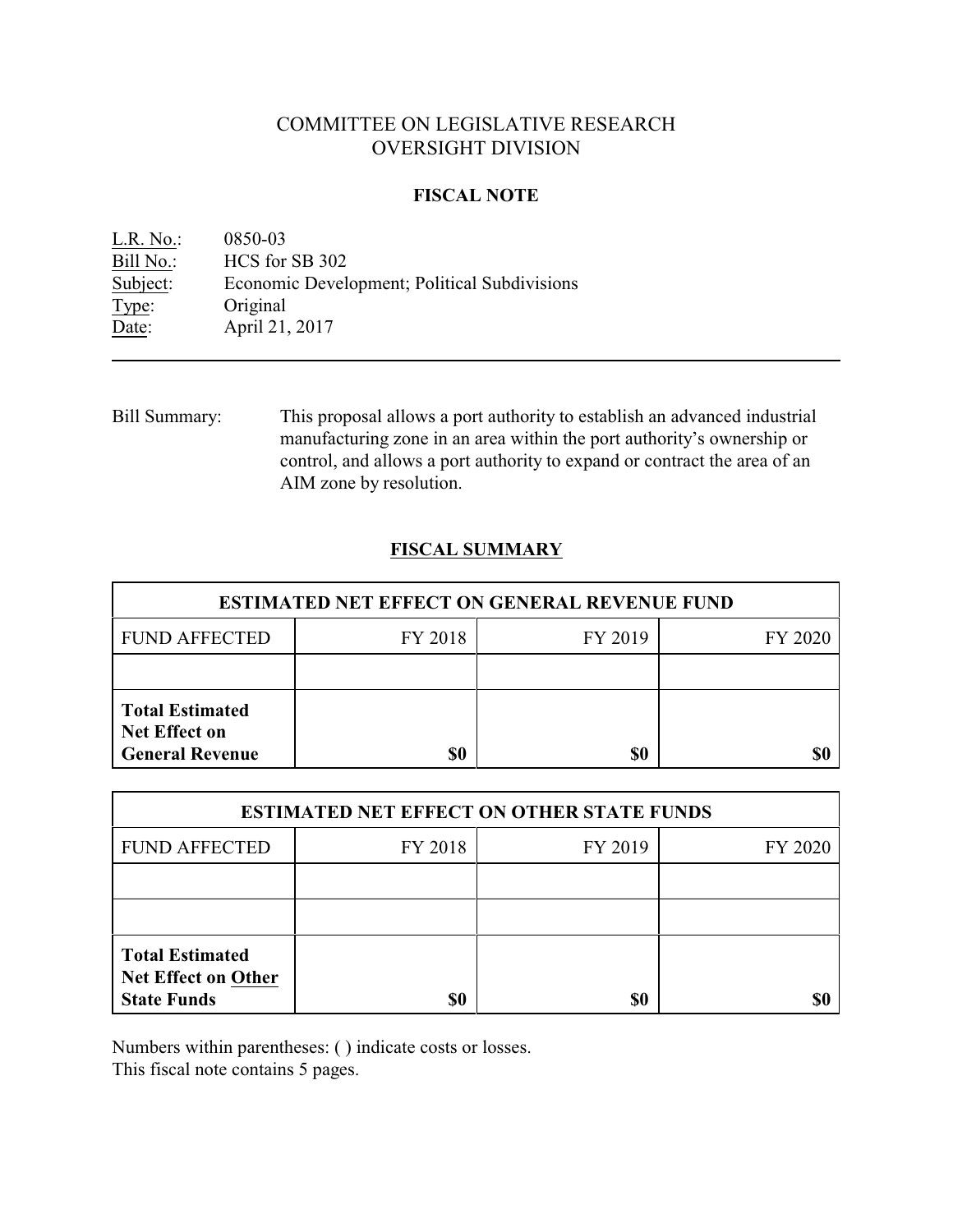L.R. No. 0850-03 Bill No. HCS for SB 302 Page 2 of 5 April 21, 2017

| <b>ESTIMATED NET EFFECT ON FEDERAL FUNDS</b>                               |         |         |         |  |
|----------------------------------------------------------------------------|---------|---------|---------|--|
| <b>FUND AFFECTED</b>                                                       | FY 2018 | FY 2019 | FY 2020 |  |
|                                                                            |         |         |         |  |
|                                                                            |         |         |         |  |
| <b>Total Estimated</b><br><b>Net Effect on All</b><br><b>Federal Funds</b> | \$0     | \$0     |         |  |

| <b>ESTIMATED NET EFFECT ON FULL TIME EQUIVALENT (FTE)</b>    |         |         |         |  |
|--------------------------------------------------------------|---------|---------|---------|--|
| <b>FUND AFFECTED</b>                                         | FY 2018 | FY 2019 | FY 2020 |  |
|                                                              |         |         |         |  |
|                                                              |         |         |         |  |
| <b>Total Estimated</b><br><b>Net Effect on</b><br><b>FTE</b> |         |         |         |  |

 $\Box$  Estimated Net Effect (expenditures or reduced revenues) expected to exceed \$100,000 in any of the three fiscal years after implementation of the act.

| <b>ESTIMATED NET EFFECT ON LOCAL FUNDS</b> |         |         |           |  |
|--------------------------------------------|---------|---------|-----------|--|
| FUND AFFECTED                              | FY 2018 | FY 2019 | - FY 2020 |  |
| Local Government                           | \$0     | \$0     |           |  |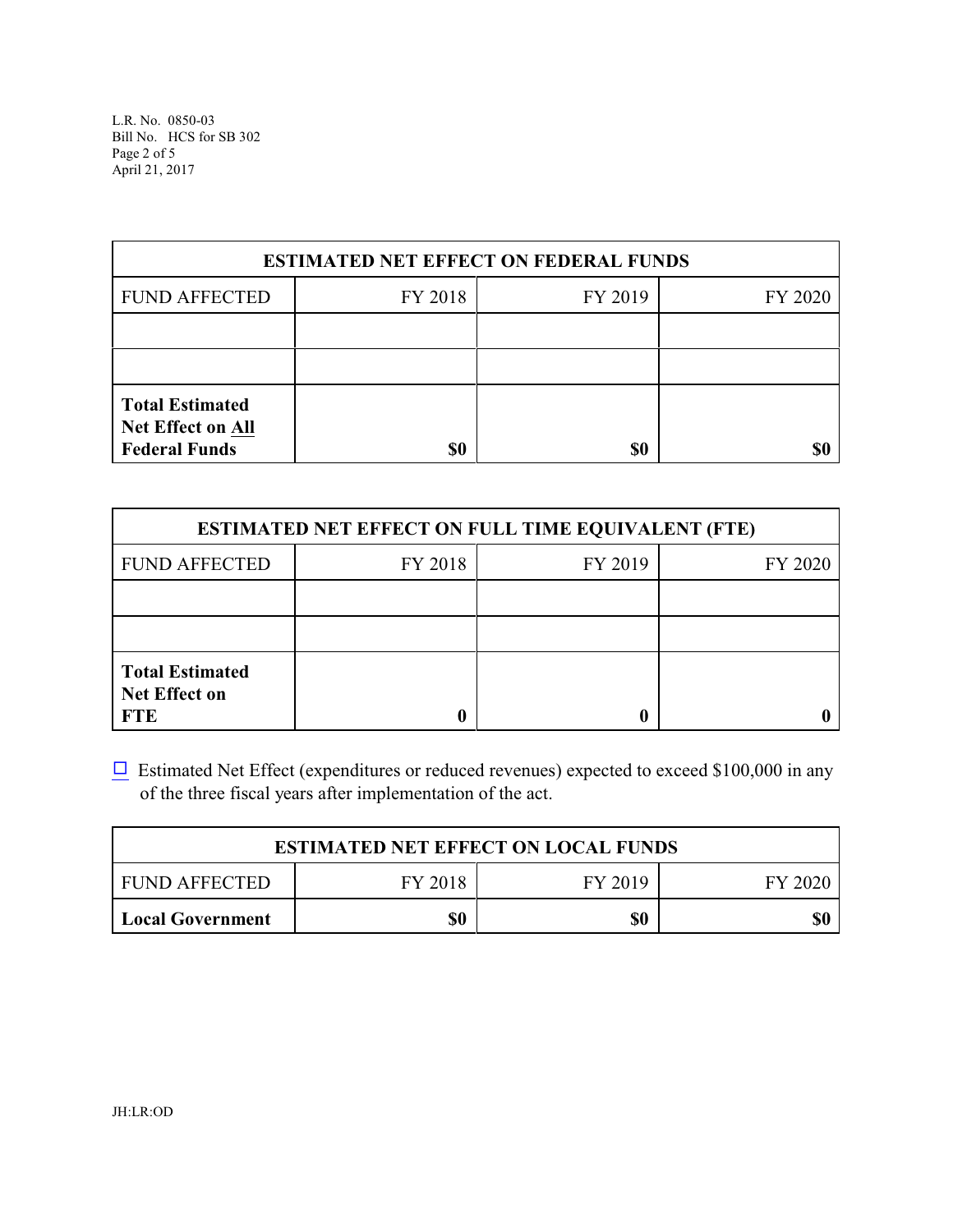L.R. No. 0850-03 Bill No. HCS for SB 302 Page 3 of 5 April 21, 2017

## **FISCAL ANALYSIS**

#### ASSUMPTION

#### §68.057 Port Authority

Officials at the **Office of the State Auditor** assume there is no fiscal impact from this proposal.

In response to similar legislation filed this year, HB 629, officials at the **Office of Administration's Division of Purchasing and Materials Management** and the **Missouri Department of Transportation** each assumed no fiscal impact to their respective agencies from this proposal.

In response to similar legislation filed this year, HB 629, officials at **St. Louis County** and the **City of Kansas City** each assumed no fiscal impact to their respective entities from this proposal.

Officials at Cooper County, Jefferson County, Marion County, New Madrid County, Lincoln County, the City of St. Louis and City of St. Joseph did not respond to **Oversight's** request for fiscal impact.

#### §68.075 AIM Zones

Officials at the **Department of Economic Development**, **Department of Revenue** and **Office of the State Treasurer** each assume there is no fiscal impact from this proposal.

In response to the previous version, officials at the **Missouri Department of Transportation** assumed there was no fiscal impact from this proposal.

**Oversight** notes the Advanced Industrial Manufacturing Zone Act (AIM) was enacted on August 28, 2016 (SB 861) and has no current participants. It established the Port Authority AIM Zone Fund that is to consist of 50% of the state withholding tax from new jobs within the zone after development or redevelopment plans. The money in the fund must be used for expenses to continue expanding, developing, and redeveloping zones identified by the port authority. Currently the Fund has not been set up, since there are no participants in the program.

**Oversight** notes this proposal defines "county average wage" and clarifies the port authority's jurisdiction. Oversight notes this proposal states that if the county average wage is above the statewide average wage then the statewide average wage is the wage used for determining eligibility. This county average wage definition is used when determining if employees that work less than fifty percent of the time in the facility are considered employees of the facility.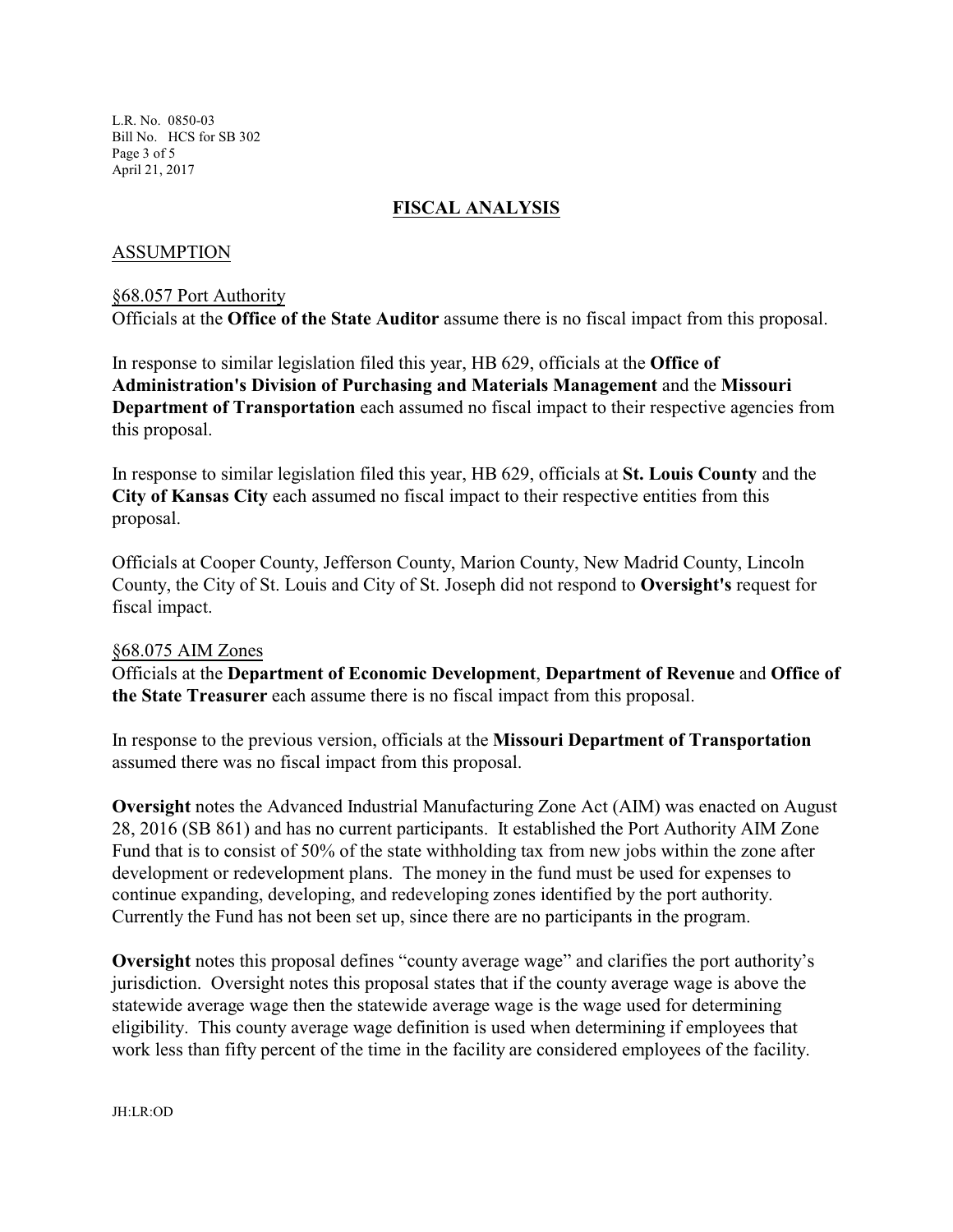L.R. No. 0850-03 Bill No. HCS for SB 302 Page 4 of 5 April 21, 2017

### ASSUMPTION (continued)

**Oversight** notes that this change could make it easier for new jobs to qualify for the fifty percent of state tax withholding being diverted from the state's General Revenue Fund (GR). However, since Oversight reflected a \$0 or (Unknown) loss of GR revenue in the fiscal note for SB 861 in 2016, and since there are currently no participants in the program, Oversight will not reflect a fiscal impact from the changes in this bill.

#### §135.963 Political Subdivisions

Officials at the **State Tax Commission** assume there is no fiscal impact from this proposal.

Officials at the **Kansas City Board of Election Commission** assume there is no fiscal impact from this proposal.

| FISCAL IMPACT - State Government | FY 2018<br>$(10 \text{ Mo.})$ | FY 2019    | FY 2020                       |
|----------------------------------|-------------------------------|------------|-------------------------------|
|                                  | <u>\$0</u>                    | <u>\$0</u> | $\underline{\underline{\$0}}$ |
| FISCAL IMPACT - Local Government | FY 2018<br>$(10 \text{ Mo.})$ | FY 2019    | FY 2020                       |
|                                  | <u>\$0</u>                    | <u>\$0</u> | $\underline{\underline{\$0}}$ |

#### FISCAL IMPACT - Small Business

No direct fiscal impact to small businesses would be expected as a result of this proposal.

#### FISCAL DESCRIPTION

The proposed legislation appears to have no direct fiscal impact.

This legislation is not federally mandated, would not duplicate any other program and would not require additional capital improvements or rental space.